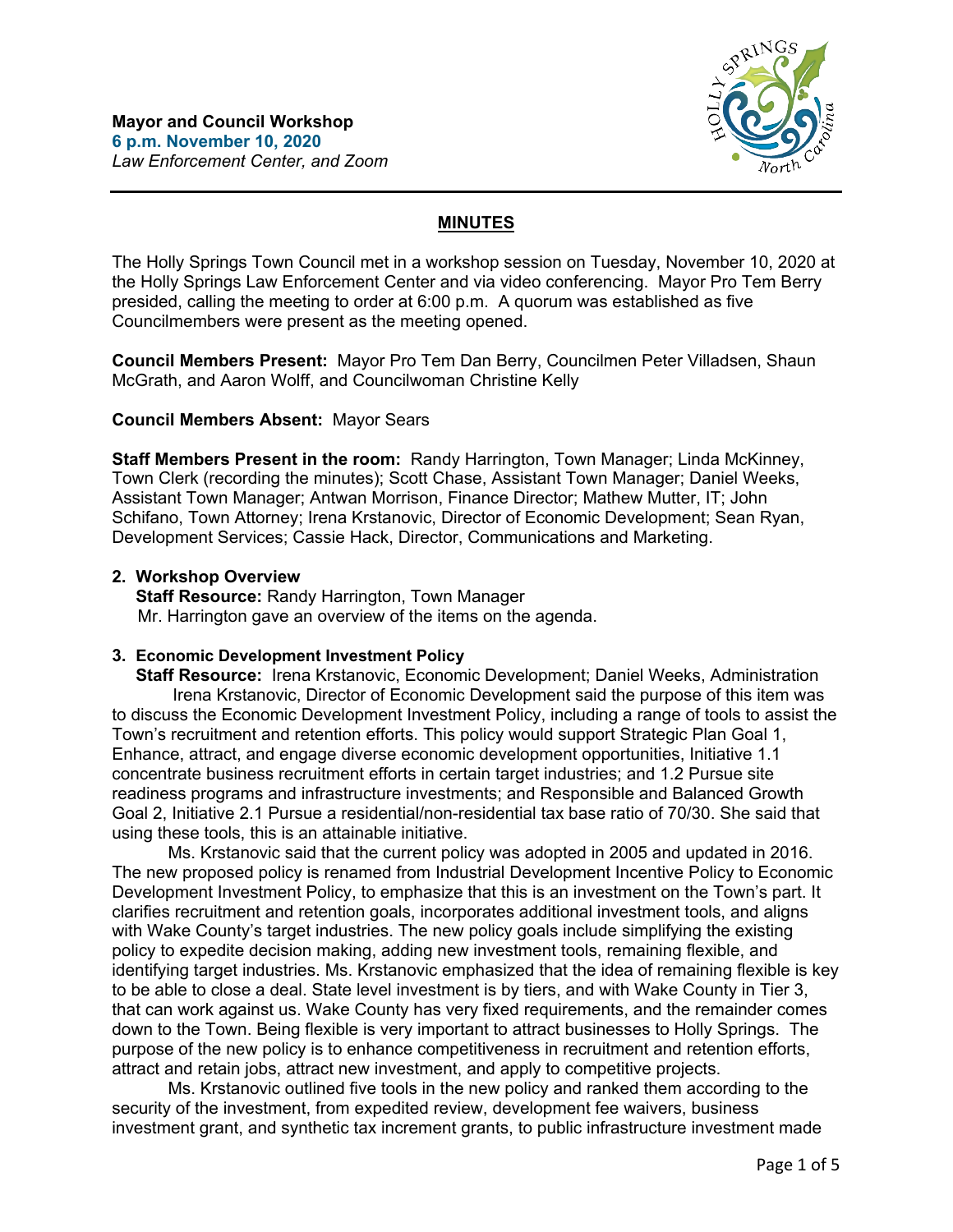by the Town and land purchase and conveyance. She explained each tool, what it could be used for, and what it could accomplish. She said decisions on these tools would be based on the strength of the project involved, and the competition for that project.

Next steps include incorporating Council's feedback into a new Economic Development Investment Policy and bringing that policy to Council at a January business meeting.

Discussion was held around whether COVID will impact bringing businesses to Holly Springs. Ms. Krstanovic explained that the types of industries being targeted are ones that need their employees on site, rather than working from home. There was discussion regarding site readiness, and how that impacts the "time to market." Ms. Krstanovic said that large pieces of property need to be put aside to be able to talk to large companies. This land needs to be site ready, but there needs to be flexibility in the Master Plan because we don't know which company will come. Not having buildings ready could eliminate us from some projects, and Economic Development is working with developers in the Green Oaks Parkway area to get some buildings ready that would be available for life science companies with higher job numbers than a distribution center type company.

A question was asked about how many acres the Town has ready. Ms. Krstanovic said there are about 200 acres in the Oakview area, and about 100 in the Friendship site, which is perfect for a high-energy user project. There was discussion around making the Friendship site more inviting, and options with NCDOT for an interchange in the area.

Randy Harrington, Town Manager said that he wanted to recognize that Ms. Krstanovic had been doing a lot of engagement with companies and working hard on policies. This policy is geared toward competitive projects, but to get to the 70/30, it's not just about the "big fish." Staff wants to look at some options for smaller projects and will bring those back to Council at some later time.

## **4. Annexation**

 **Staff Resource:** Scott Chase, Administration; Sean Ryan, Development Services

 Randy Harrington, Town manager, said that when he started with Holly Springs, he noticed that there were a lot of holes and irregularities in the shape of the Town Limits. Sean Ryan has been doing two years of research on this topic. Efficiency in how services are delivered, and trying to apply policies in the area, are less efficient with these enclaves.

Sean Ryan, Development Services, said that the purpose of this item was to provide Council with an overview on annexation and the evaluation of existing enclaves, sometimes known as "doughnut holes." Annexation is the incorporation of new territory into an existing municipality. It increases the tax base to meet Town needs and allows public services to be provided in an efficient, consistent, equitable, and cost-effective manner.

Mr. Ryan showed a map that showed the annexations from the original square mile that the Charter created in 1877 to the present day. Most occurred after 1990, and most were connected to development. Annexations can be contiguous, or noncontiguous, sometimes known as "satellite annexations."

There are three ways an annexation can happen: 1. Petition by the owner; 2. Petition by the Town, or 3. An act of the General Assembly. Petition by owner is by far the most common type of annexation. It is typically done to receive Town services, or at the time of subdivision or development. Petition by the Town can be considered when the Town may be in a better situation to provide services, or areas are urbanized or used for urban purposes, but it must meet a series of tests. These rules changed 8 or 9 years ago. Historically HS has not used Town Initiated Annexations. To do that, a majority of voters in the area to be annexed must approve the annexations in a referendum. If that referendum fails, there is a three-year waiting period before trying again. Utilities must be extended to all structures at no cost, and *bona fide* farms are exempt. This method is not practical because of these statutory changes. The third way is by a local act of the General Assembly, which has no statutory requirements. There is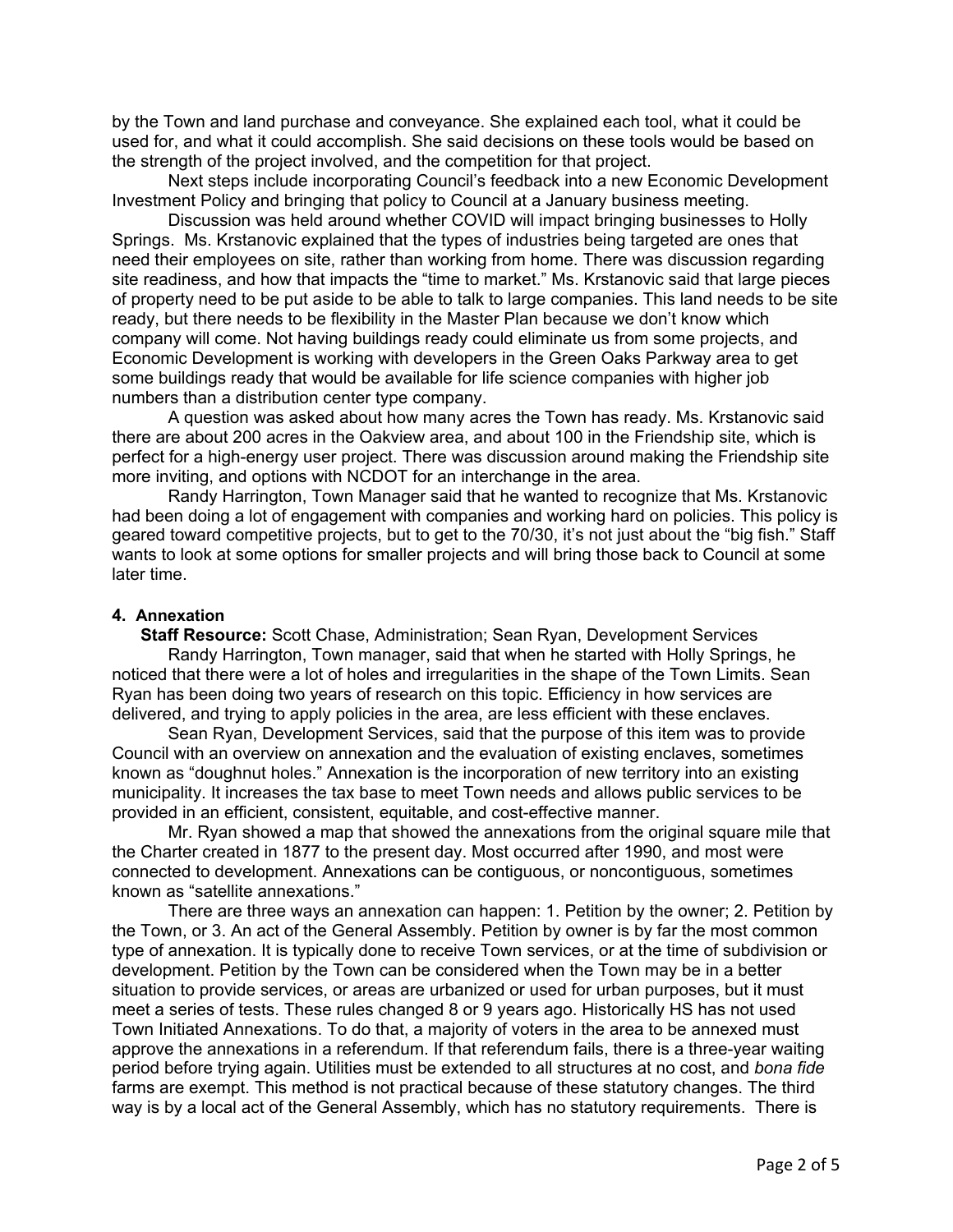also an Annexation of Enclaves Legislation that has been being considered by the GA for several years, without moving forward.

Mr. Ryan said that staff had evaluated 42 enclaves within the Town, and studied 38 of them. There are approximately 383 acres of predominantly residential or undeveloped land, representing approximately \$37,289,710.58 in assessed value. He showed where these enclaves are. He said that 13 of them have water and sewer in such a position that it would be practical to connect them to Town services.

Mr. Ryan said that contiguity is important for efficient delivery of services. Uncertain public safety response time or inefficient or duplicative service delivery can occur when there are enclaves. Residents can be confused as to who provides services such as water, sewer, garbage, police and fire protection, and there can be questions around zoning or property maintenance issues. There is a matter of equity, because residents in enclaves enjoy the enhanced quality of life provided by some services, such as parks and infrastructure, while businesses and residents within the Town limits pay for these areas.

Mr. Ryan spelled out some potential benefits and costs for the Town in annexing enclaves. He laid out the potential benefits and costs to property owners within enclaves for annexation. Potential next steps include further studying enclaves to understand the cost/benefit of annexation, supporting Annexation of Enclave legislation through the NCLM if Council is interested, or requesting a Local Act for specific enclaves.

Councilwoman Kelly said that some of those donuts are older community people, and the Town needs to be sensitive to the messaging and to their situations, so that they understand the purpose is to bring them services, not take their land. Councilman McGrath asked how many property owners staff has had discussions with. Mr. Ryan said that at this point of time it is only internal discussion. Staff has not spoken to homeowners. Councilman McGrath said that this might be a way to open up dialog and get information out to residents that it is not a "taking;" it is a benefit to the resident as well as to the Town.

There was discussion about costs connected with annexations and who pays them in the various types, whether Town ordinances and minimum housing standards were considered more restrictive than County ordinances, and which of these already apply because these areas are in the ETJ. There was discussion about how the Holly Springs Police Department often responds to calls in these areas because it would take the Wake County Sheriff's Department too long to get there, but that the Sheriff's Department also backs up Holly Springs Police when they need assistance, so it is a reciprocal arrangement.

Council consensus was to support the Enclave Annexation Legislation if the North Carolina League of Municipalities decides to pursue that, and Mr. Harrington was asked to bring back information to them about the NCLM decision. They also support staff reaching out to specific properties to discuss the benefits of annexation, and perhaps contacting state Legislators to request a local act.

# **5. Annual Retreat Planning**

 **Staff Resource:** Linda McKinney, Town Clerk; Randy Harrington, Town Manager Linda McKinney, Town Clerk, said that she had investigated several options for the 2021 Mayor and Council Annual Retreat, and would like feedback on both the location and the subjects for discussion. Possible retreat dates, depending on location selected, would be the first weekend in February, or the second weekend in February. Options include a traditional retreat, possibly with reduced staff attendance, or a local retreat with no overnight stay. She presented four options for a traditional retreat: Pine Needles in Southern Pines, Carolina Inn in Pinehurst, the Rizzo Center in Chapel Hill, or the Arrowhead Bed and Breakfast in Durham. She outlined their availability, the space for social distancing, and other pros and cons for each location, along with the COVID19 statistics for each county.

For a Day Retreat, with no overnight stays, she said the options would be at a Town facility such as Bass Lake Park or the Cultural Center, or at the Rizzo Center in Chapel Hill. She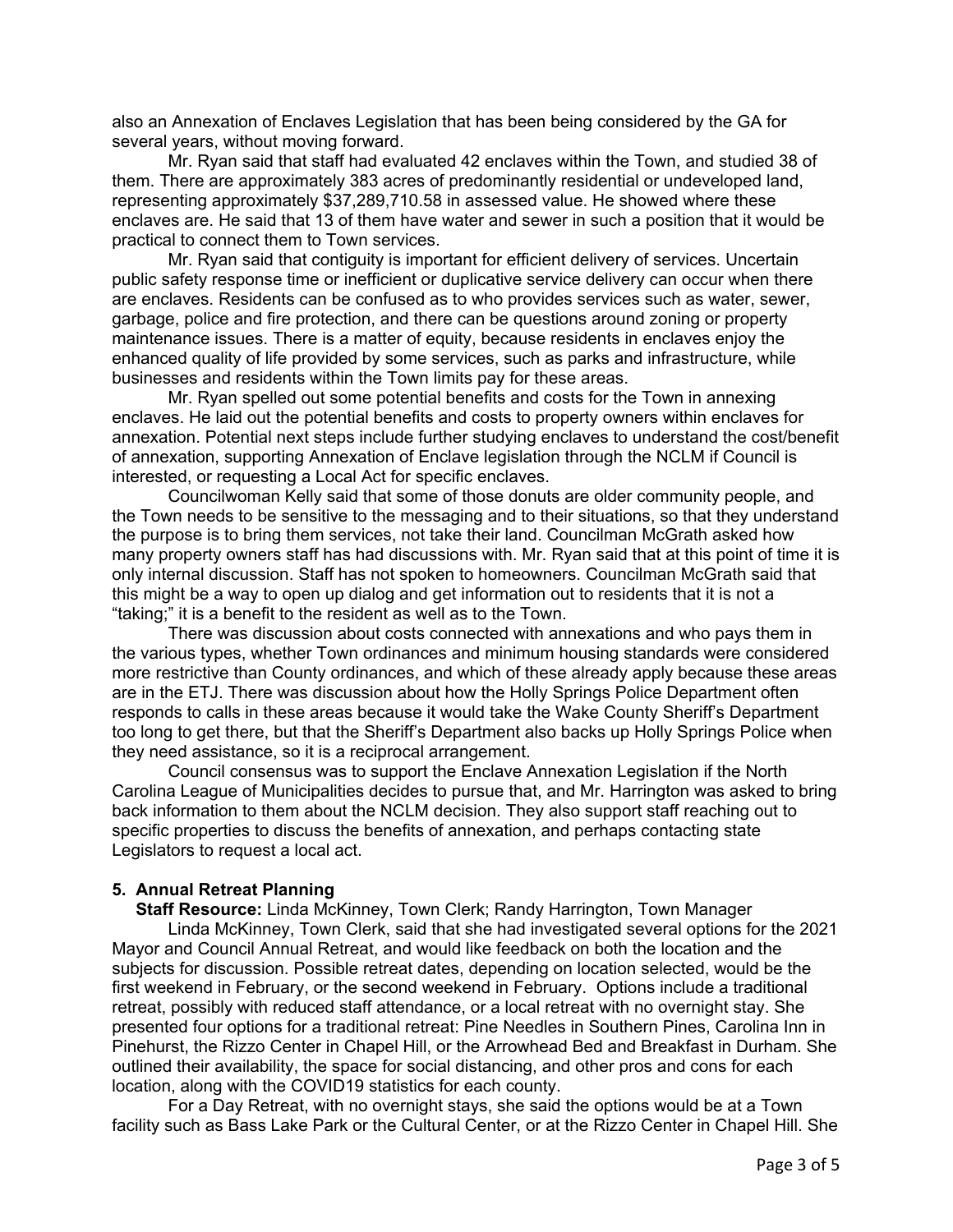outlined the advantages and disadvantages of each, and their availability for the first two weekends in February.

Council consensus was a day retreat with a possibility of some people staying overnight, at the Rizzo Center on the first weekend in February.

Randy Harrington, Town Manager, offered suggestions for potential topics of discussion at the retreat. Planning and Development could include Master Plans engagement (CTP, P&R, UDO); Council planning processes and decision matrix; and Transportation & Parks and Rec Bond Projects Progress, and speakers from the School of Government could be brought in to discuss where we are in relation to other municipalities, especially since the Town has grown.

The Strategic Plan could be reviewed and refined, as it should be looked at yearly. There could be a discussion of the budget outlook / CIP preview.

He then asked Council for other possible topics they desired to discuss at their retreat.

Councilman McGrath said he would like to talk about tax base and revenue and the impact COVID is having on municipal revenues, which falls in to these plans, and what can be done to entice small businesses to Holly Springs. He said he also would like to continue to figure out how to incorporate the Planning Board, to have a joint session with them to talk about a decision matrix and planning processes, so that Planning Board is on the same page as Council.

Councilwoman Kelly said that either at a workshop or retreat, she would like to discuss the following:

- Landfill;
- big innovation ideas and where we want to go, where we want to invest to build out some of the departments;
- what do we want out of our boards and committees in general;
- perhaps some diversity training or something that goes along with goals you have been training staff, whether it's Black Lives Matter or COVID or other things that we want to set our message around.

Mr. Harrington said that maybe the retreat is a good time for Council members Kelly and McGrath to give an update on the Landfill Committee's work and progress. It was suggested that some of the commissioners could be invited to come.

Councilman Wolff said he would like to consider sustainability. He thinks that with the affordable housing topic, Council is at a roadblock until we have a budget outlook. He also would like to discuss the Body Cam Policies, which we expect to see soon. Mr. Harrington said the body camera topic is scheduled for the January workshop, but we could bring that to the retreat if there are things don't get finished then. Councilman Wolff would also like to discuss the fee-in-lieu policy and what the Town can and cannot do.

Councilman Villadsen said that next year is going to be a huge planning year and a huge budget year and he looks forward to discussion more than presentations. He agrees that they need to revisit the strategic plan every year to see what needs to be adjusted. Other than that, if a topic lends itself to presentation, he suggests it be left for a workshop; if it lends itself to discussion then put in on the retreat.

MPT Berry said whether it's the workshop or the retreat, he is expecting a heavy public safety ask in this next budget. He wants to know what the Police and Fire Departments need for the next budget year. He would like to spend more time on transportation bond projects, and assigning priorities to each of those projects. With COVID, construction costs have come down, so there might be an opportunity to look at some of those projects.

Mr. Harrington asked if there was any interest in having a facilitator. Consensus was that it would depend on which topics are ultimately selected, whether a facilitator would be useful or not.